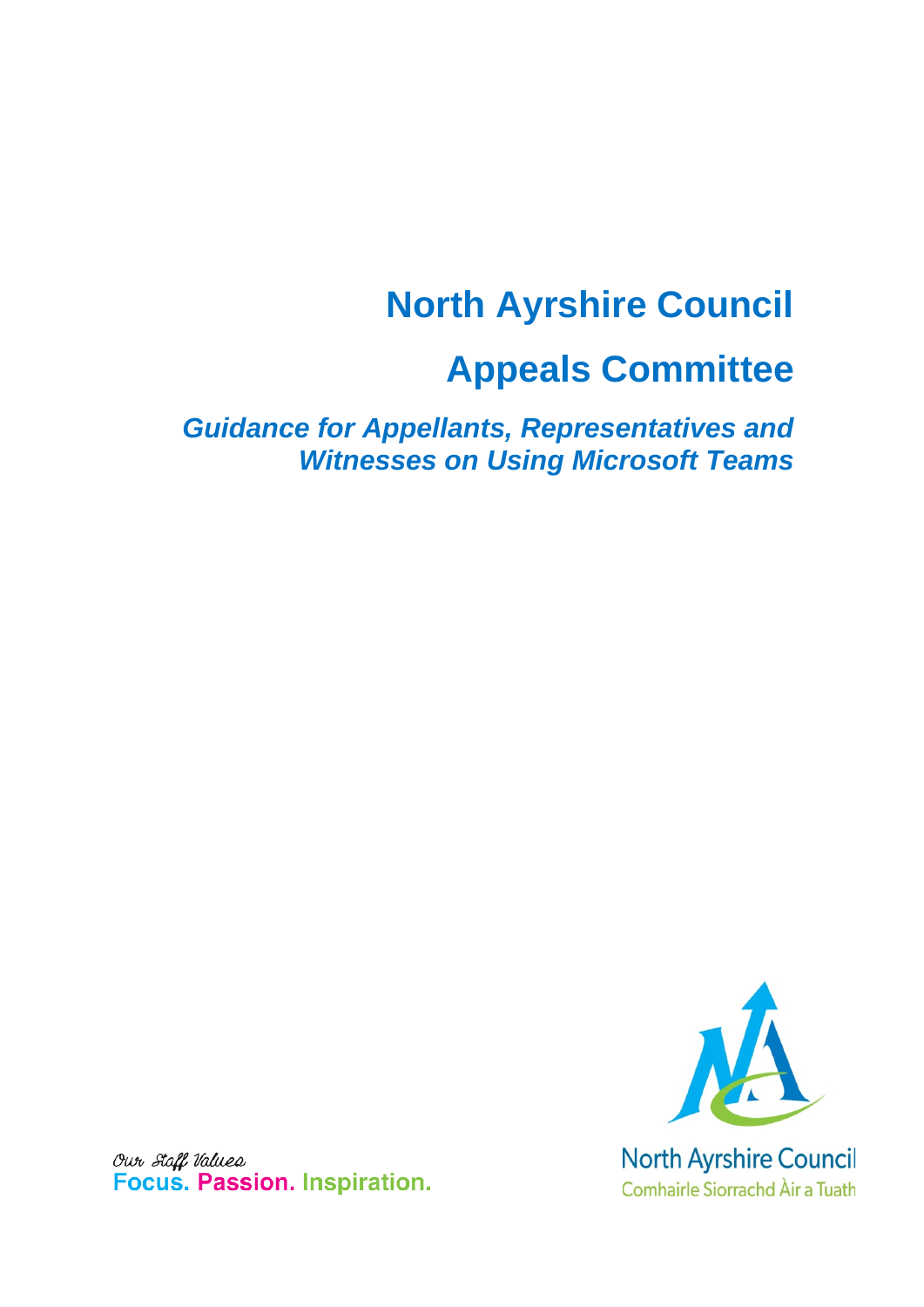#### **1. Downloading Microsoft Teams**

- 1.1 It is strongly recommended that you download Microsoft Teams to your device in advance of the hearing. This will allow you to join quickly and reduce the chance of technical difficulties delaying the start time.
- 1.2 Teams can be downloaded via your device's app store or, if you are using a laptop or PC, by [clicking here](https://www.microsoft.com/en-gb/microsoft-365/microsoft-teams/group-chat-software?ef_id=CjwKCAjw_qb3BRAVEiwAvwq6VlmWXbEqDjlgyFySBplrUtgZ90-JA6Jkx35D1fC0KqdajbqVN1gprRoCM4EQAvD_BwE:G:s&OCID=AID2000956_SEM_CjwKCAjw_qb3BRAVEiwAvwq6VlmWXbEqDjlgyFySBplrUtgZ90-JA6Jkx35D1fC0KqdajbqVN1gprRoCM4EQAvD_BwE:G:s) and scrolling about halfway down the page to the "Download Teams for your desktop" section.
- 1.3 You will then be asked to sign in or create an account. If you would prefer not to create an account, you will be given the option to attend the hearing as a guest when joining.

### **2. Joining the Hearing**

- 2.1 You will receive a meeting invitation via email. You can add this to your calendar by accepting the invitation or alternatively, keep it in your inbox to use on the day of the hearing.
- 2.2 The meeting invitation will contain a link which can be used to join the hearing. An example of this can be seen below.

## **Join Microsoft Teams Meeting**

Learn more about Teams | Meeting options

- 2.3 To join the meeting simply click on "Join Microsoft Teams Meeting". You may be asked to sign in/create an account. As mentioned above, if you have not previously created an account you can join as a guest.
- 2.4 You may be advised that you are waiting in the lobby for someone to let you into the meeting. If, for any reason, you have not been admitted to the meeting by the stated start time please contact someone from Committee Services as there may have been a technical problem.

### **3. Using the Meeting Tools (Microphone, Camera etc.)**

3.1 When you have joined the meeting a grey bar will appear at the bottom of the screen containing a number of buttons. The order/position of these may vary depending on the type of device which you are using but an example is provided below.